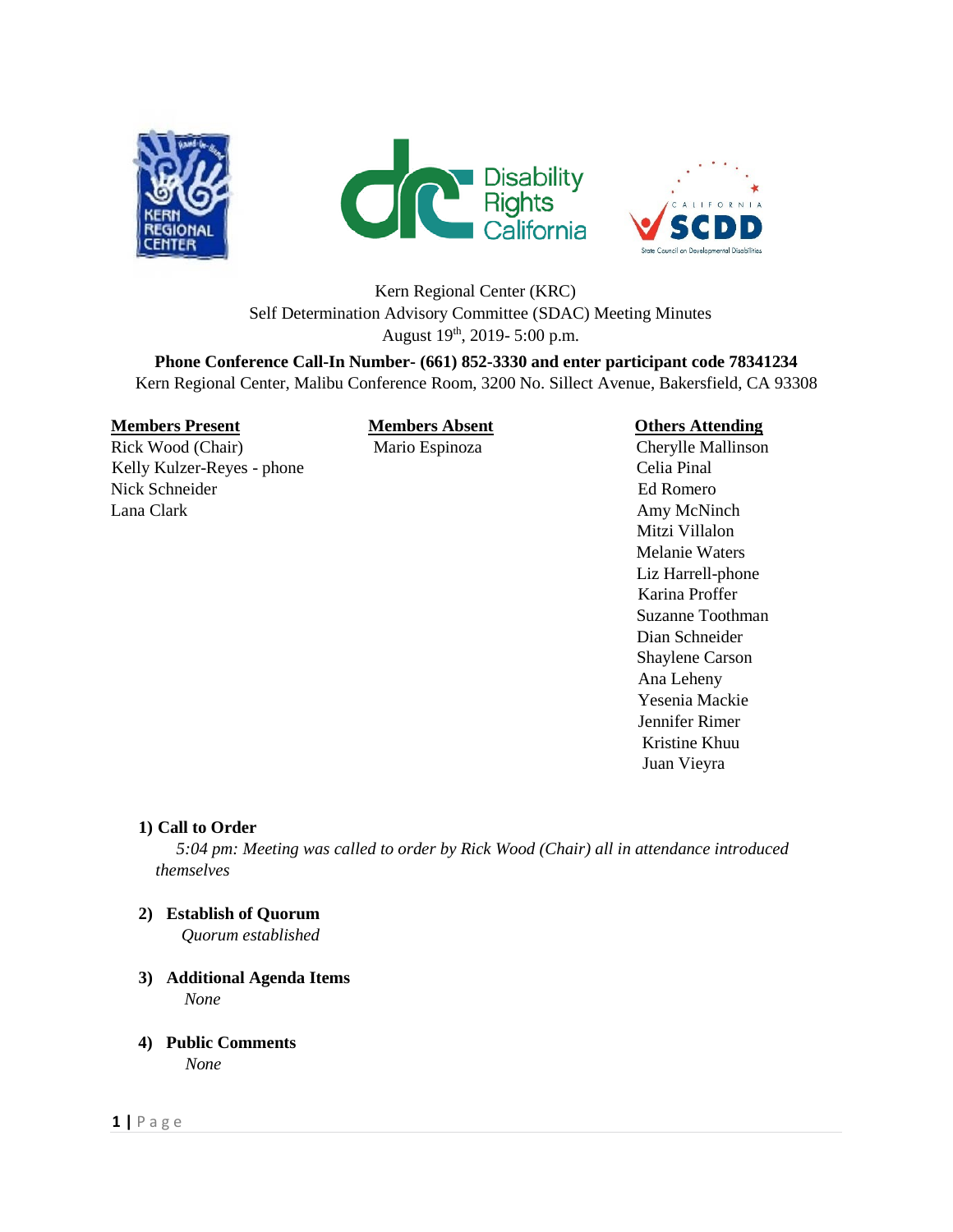## **5) Approval of Minutes March, April, May(announcements) and June**

*M/S/C (Kelly/Nick/ Rick) All approved with minor changes* 

#### **6) Program Statewide Updates (Wood)**

- *a) (Wood) Discussion on Bagley-Keene continued to be discussed September 23rd meeting*
- *b) (Wood/Harrell) Most regional Centers are starting to figure out how to support families on initial person centered planning. We are trying to put together a workshop in the future to help families understand the person centered planning process. Also we want to help regional center staff understand the 024 and what the guidance is around that. We are also trying to find creative ways to provide orientations to families/staff, ensuring that orientations are being received. As of July there have been over 160 orientations statewide, this has went up since. Out of 2,500 SD participants, 2,165 are continuing in SD. Liz has been training service providers for the regional centers and doing a 3 hr. overview on SD, what it is, and the opportunities that there are for our vendor providers. With the transition to Self Determination the Pilot staff have a lot of questions because it is so new and different. Questions being discussed are what services may be available, what categories will individuals fall into, whether there will be service codes and ways to best describe services so we can meet the individuals need and place them into the correct category if need be. At this point Regional Centers are moving at about the same speed with Self-Determination.*
- *c) (Wood) Self Determination Community Questions? None*

## **7) KRC Updates (Pinal/Mallinson)**

- *a) KRC Updates- KRC welcomes our Registered Dental Hygienist, Melanie Waters. Melanie will be working on providing more resources to families for dental services and also for our vendored dental providers. The regional center has asked if we can try to provide a Mobile Dental Clinic so that the clients won't have to travel so far, also to make families more comfortable. (Celia) Still working on the list of interested individuals for the 2nd draw, this will happen sometime in Sept. Follow up orientations have not yet been scheduled for individuals who missed the first PCT. The training will be cut down from 2 days to a 4 hr training, once the make-up session dates are released. 0*
- *b) General Updates? None*

## **8) Topics for Next Meeting**

- *1. Call to order*
- *2. Establishment of Quorum*
- *3. Additional Agenda Items*
- *4. Public Comments*
- *5. Approval of Minutes (Aug 19th, 2019)*
- *6. Program Statewide Updates (Wood)* 
	- *a.) Discussion on Bagley-Keene*
	- *b.) Updates on Self-Determination*